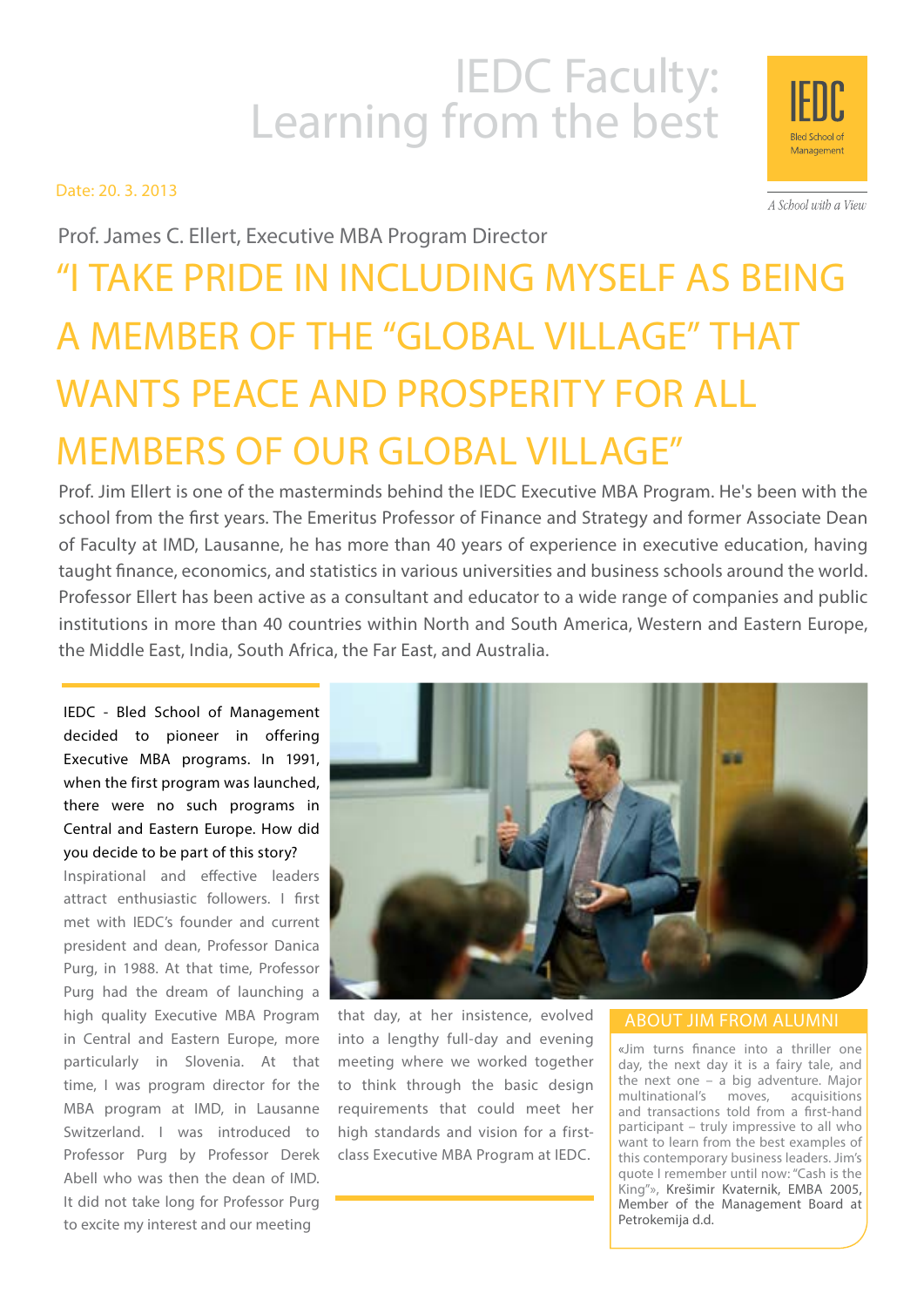#### What program design requirements did the two of you discuss that day?

Professor Purg wanted an education that would be more practical and business-oriented than the university programs available, at that time, in Slovenia and in other CEE markets. While committed to the theme of leadership, she wanted a balanced curriculum that would prepare participants across the various management disciplines. She wanted a program that could attract regional participants initially and more international participants later as the program matured. She wanted to work with "first-class" professors from the West who shared her vision. In short, she had very high ambitions!

On curriculum design, we discussed the merit of the "case" teaching approach where participants could test their understanding of concepts in the context of practical business problems that other managers had faced. We agreed that participants should be engaged in compulsory study group sessions in advance of classroom case discussions to most strongly leverage and share the diversity of class experience.

To build on participant experience, the program should recruit only experienced managers (no direct entry from university). To allow these managers to study, while maintaining their current employment, the program should be modular in design with modules of sufficient length to attract participants who would need to travel from other countries to join together in Slovenia.

To emphasize the practical and multi-disciplinary design of the program, participants should be engaged in a serious and high-level consulting project, reporting to senior management of local and regional companies, mentored by faculty, and

working to provide guidance on real company issues. In the early part of the program, participants should work in individual study groups to analyze and provide presentation proposals and defense to faculty on integrated case studies that were more multidisciplinary in context.

"Learning by doing" would be a hallmark of the IEDC EMBA program design. Making business decisions in the context of ambiguity would be another hallmark. Professor Purg would use her persuasive networking and selling skills to attract the best teaching professors from elite business schools in Europe and North America to buy into her vision for IEDC. The program design requirements highlighted here were fully implemented into the design of the first IEDC EMBA program offering in 1991 and have proven resilient and distinctive in IEDC's approach since then.

#### ABOUT JIM FROM ALUMNI

»What I've especially liked about Jim's lectures is that even though he tries hard (and succeeds) in presenting the most complex financial issues in a manner that is simple, concise and can be easily understood by every participant, he always goes the distance in making the content interesting and challenging for those with more background and/or a keener interest in financial issues«, Aljoša Ravnikar, EMBA 2008, attorney-at-law, Slovenia d.d.

#### Why did you decide to join the initial IEDC faculty teaching team in 1991?

Having contributed in a modest way to the design of the IEDC EMBA program, I was motivated to be part of its delivery. I thought I could learn more about the CEE region (its issues and aspirations) by having the opportunity to dialogue directly with CEE managers. And, Professor Purg is insistent and very persuasive when her mind is set on which members she wants to join the IEDC EMBA teaching team.

Many industry observers argue that EMBA programs are becoming a mature product with limited scope for product differentiation. Has the IEDC EMBA program design evolved from its 1991 origins?

We have stayed true to all of the program design features that I have noted earlier in this interview. But, we have also made design changes. Individual course curriculums are updated annually to reflect knowledge advances and shifting business condition requirements. Managing during periods of general business prosperity is different, in some respects, from managing under conditions of economic crisis or decline. More importantly, IEDC has been a pioneer in expanding the curriculum to place more emphasis, and earlier than other international business schools, on the themes of "arts and leadership", "business sustainability", "business ethics", and "corporate governance". We are pleased that our efforts in promoting these subjects has earned IEDC international recognition and multiple awards as a global rather than a regional center of innovation and excellence.

Recognizing the difficulty of many participants to block out lengthy time periods away from work, we created one option for participants to spread their education over two years rather than one year (shorter modules) and another option for very senior executives to plan their participation over three years. We also created an opportunity for EMBA graduates and other executives to earn an executive PhD degree at IEDC. While our approach to management education remains decidedly "general management" in its focus, we have introduced one week in the EMBA curriculum where participants can select elective courses that best need their individual needs and preferences to gain additional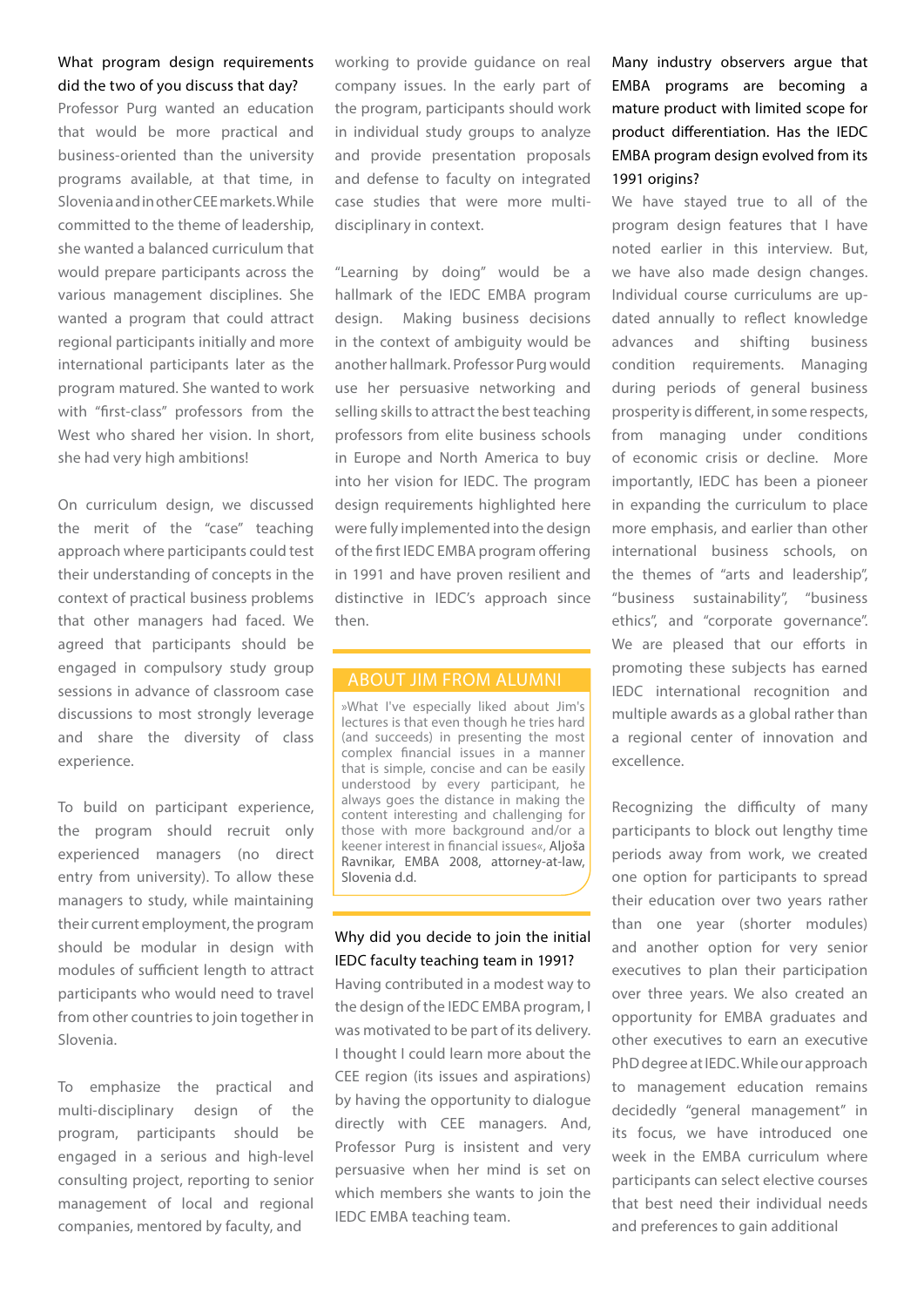subject depth.

### What is most distinctive about IEDC's EMBA program today?

Aside from the points that I have mentioned earlier, I think we benefit greatly from being a "niche" or "boutique" business school. We have no aspiration to be the biggest school in CEE or beyond. We want to attract the very best participants who value quality of education. Being small allows us to attract the best faculty, innovate in program design, and develop a close personal relationship with each of our participants and their individual learning process and needs.

# IEDC is known to attract "first class" faculty members. What do these faculty members have in common and why do they decide to come to IEDC?

The first thing that comes to my mind is a common passion to be relevant and pride to be recognized as "mind changers" in their relationships with our participants. Secondly, our faculty members do not come to IEDC to enhance their financial wealth. If this was their primary objective, they would seek other opportunities. Thirdly, they are genuine in their desire to learn lessons from this region that can make them more credible and effective as teachers in their own home country environments. Add to this the persuasiveness of IEDC's president and you have a "win-win" formula.

# You have been named professor of the year more times than any other professor in the IEDC EMBA program. What accounts for this?

Now, you ask a difficult question for me to respond to.

Let me start by stating that I have worked with and learned from many

great business school professors during my years at IEDC. Aside from our passion to excel in our profession, we have different styles of teaching, and different but effective ways of communicating with our audience.

I do have an advantage in this award count because I have worked with every generation of IEDC EMBA classes since 1991.

No shoe fits all audiences. So, I respect immensely the variety of styles that endear our participants to different professors.

On my style, I can only share with you what our participants tell me. They say that I am very structured in my approach to my subject, can simplify complex topics for the beginners while adding some new learning and value to the class experts, that I am patient in responding to class member questions, and that I care for them as individuals. On the down side, I am quite serious not as humorous as most of my other colleagues, but still accepted for what I am.

#### How do you assess the success of your EMBA students?

I think I am most impressed with the balance of "work/life" considerations that most of our graduates achieve. I am impressed with how many of our graduates have moved forward to assume senior management or board positions in their organizations. I am also impressed with how many of the country alumni organizations have found identity and are active in organizing and promoting local events.

Name three reasons why companies should invest in general employee talent development during periods of recession?

With limited scope to differentiate competitive strategies, companies become more dependent on execution or implementation compentencies to excel. Management education of key employees can make a difference here.

Lack of management development today will impede company response capability when better economic conditions materialize. The time to invest is now.

While not shown on the balance sheet of many companies, employees, and their development potential, will differentiate winners and losers in a rapidly changing business environment.

IEDC offers a real international environment with an average of more than 10 nationalities and similar numbers of faculty represented in each class generation.



You are a Canadian, living now in Slovenia most of the time, but also with involvement in Kenya to establish a new business school, home residence in Switzerland, and visits to Thailand and Canada in your free time. What do you see as advantages in being a global citizen?